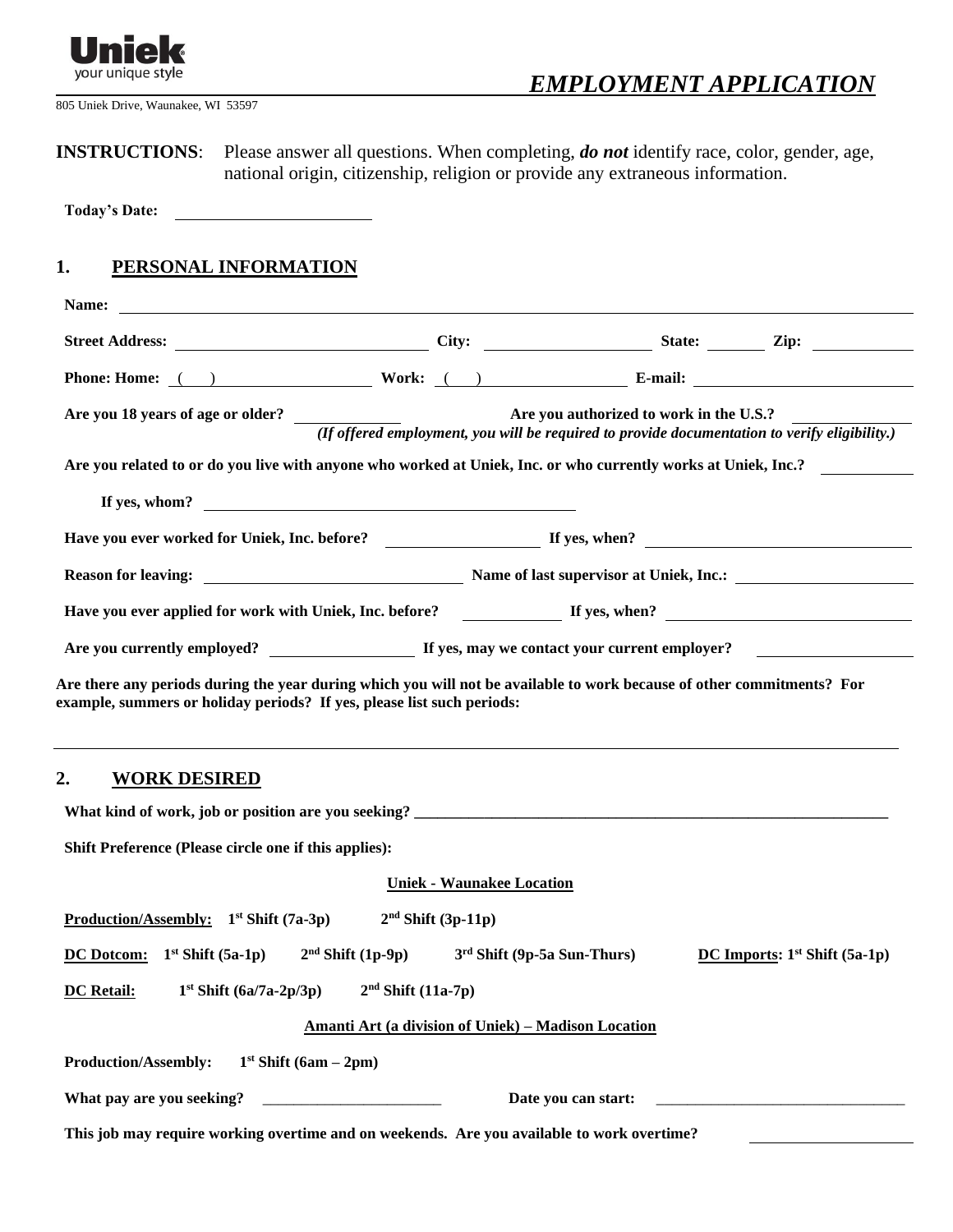

# *EMPLOYMENT APPLICATION*

805 Uniek Drive, Waunakee, WI 53597

## **3. EMPLOYMENT HISTORY**

#### **CURRENT/LAST EMPLOYER:**

|                            | Position Held: <u>New York: Address: New York: New York: New York: New York: New York: New York: New York: New York: New York: New York: New York: New York: New York: New York: New York: New York: New York: New York: New Yor</u>                |  |  |
|----------------------------|-----------------------------------------------------------------------------------------------------------------------------------------------------------------------------------------------------------------------------------------------------|--|--|
|                            | Starting Salary: <u>Starting Salary:</u> Ending Salary: <u>Ending Salary:</u> Ending Salary: 2014                                                                                                                                                   |  |  |
|                            | Responsibilities: exponsibilities:                                                                                                                                                                                                                  |  |  |
|                            | Reason for Leaving: <u>contract the contract of the contract of the contract of the contract of the contract of the contract of the contract of the contract of the contract of the contract of the contract of the contract of </u>                |  |  |
| PREVIOUS EMPLOYER:         |                                                                                                                                                                                                                                                     |  |  |
|                            |                                                                                                                                                                                                                                                     |  |  |
|                            | Position Held: <u>New York: Address: Address: Address: Phone: Phone: Address: Address: Address: Address: Address: Address: Address: Address: Address: Address: Address: Address: Address: Address: Address: Address: Address: Ad</u>                |  |  |
|                            | Starting Salary: <u>Charles Salary:</u> Ending Salary: <u>Charles Salary:</u> Charles Salary: <u>Charles Salary:</u> Charles Salary: <u>Charles Salary: Charles Salary: Charles Salary: Charles Salary: Charles Salary: Charles Salary: Charles</u> |  |  |
|                            | <b>Responsibilities:</b> exploration of the contract of the contract of the contract of the contract of the contract of the contract of the contract of the contract of the contract of the contract of the contract of the contrac                 |  |  |
|                            | Reason for Leaving: <u>example and the contract of the contract of the contract of the contract of the contract of the contract of the contract of the contract of the contract of the contract of the contract of the contract </u>                |  |  |
| <b>PREVIOUS EMPLOYER:</b>  |                                                                                                                                                                                                                                                     |  |  |
|                            | From To To Name of Employer: Supervisor: Numeron Contact Supervisor:                                                                                                                                                                                |  |  |
|                            | Position Held: <u>New York: Address: Address: New York: Phone: New York: New York: New York: New York: New York: New York: New York: New York: New York: New York: New York: New York: New York: New York: New York: New York: N</u>                |  |  |
|                            | Starting Salary: <u>Charles Salary:</u> Ending Salary: <u>Charles Salary:</u> Charles Salary: <u>Charles Salary:</u> Charles Salary: <u>Charles Salary: Charles Salary: Charles Salary: Charles Salary: Charles Salary: Charles Salary: Charles</u> |  |  |
| <b>Responsibilities:</b>   | <u> Alexandro de la contrada de la contrada de la contrada de la contrada de la contrada de la contrada de la con</u>                                                                                                                               |  |  |
| <b>Reason for Leaving:</b> |                                                                                                                                                                                                                                                     |  |  |

## **4. EDUCATION AND TRAINING**

|              | <b>Name and Location of Schools Attended</b> | <b>Years Attended</b> | <b>Major Course of Study</b> | <b>Graduated?</b> |
|--------------|----------------------------------------------|-----------------------|------------------------------|-------------------|
|              |                                              |                       |                              |                   |
| High School: |                                              |                       |                              |                   |
|              |                                              |                       |                              |                   |
| College:     |                                              |                       |                              |                   |
|              |                                              |                       |                              |                   |
| College:     |                                              |                       |                              |                   |
|              |                                              |                       |                              |                   |
| Other:       |                                              |                       |                              |                   |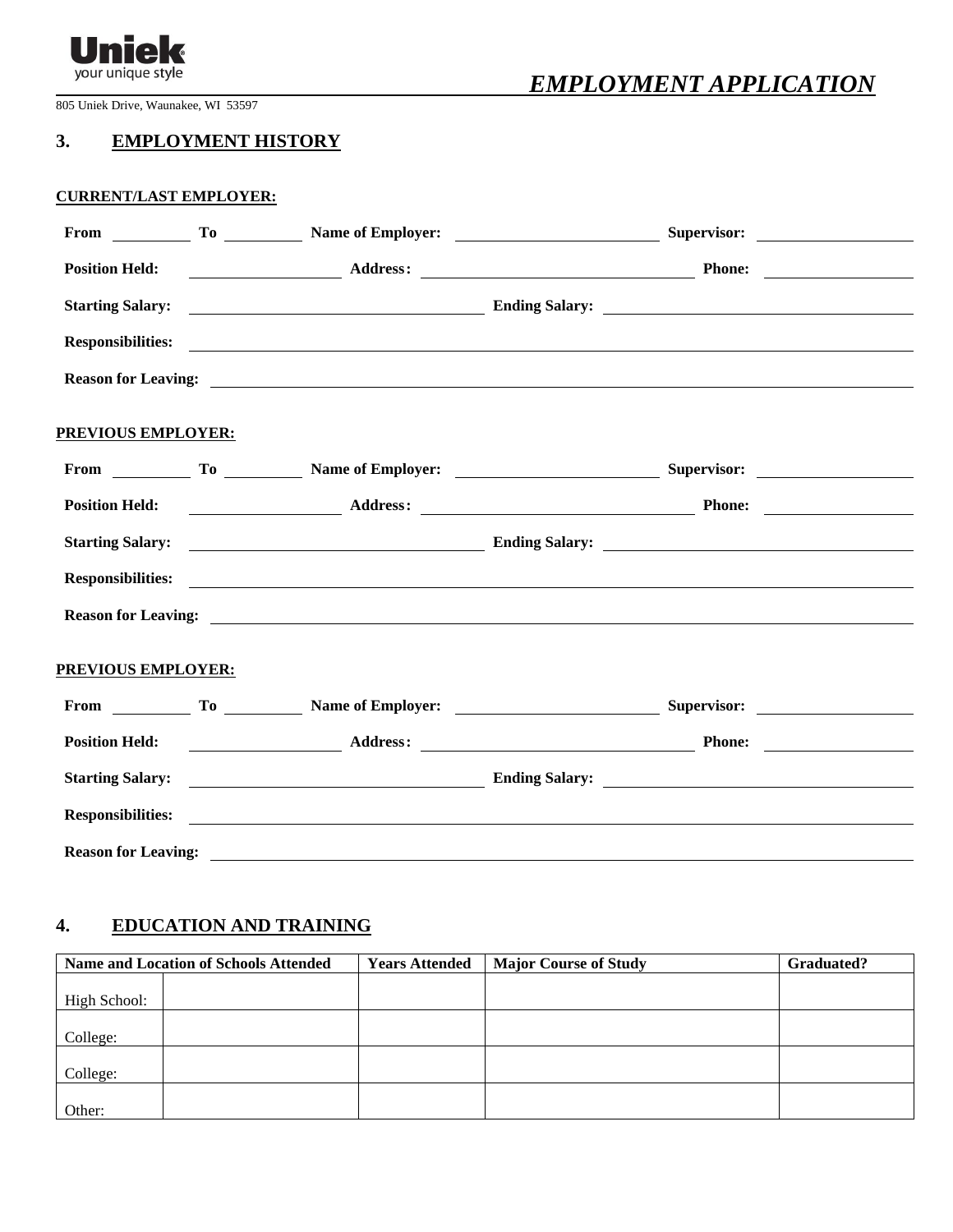

# *EMPLOYMENT APPLICATION*

805 Uniek Drive, Waunakee, WI 53597

### **5. OTHER BACKGROUND**

**Describe any training or experience you have that you believe qualifies you for the job you are seeking:**

**Describe any equipment you have worked with or operated in prior jobs that you believe is beneficial to you for the job for which you are applying:** 

**Do you have a license or certificate to work at a specific occupation or job? Which?**

**Have you been convicted of a crime in the past 7 years? (Do not include convictions where the records have been expunged.)**

**If Yes, please identify the crime(s) for which you were convicted, date of conviction, and the state/county where convicted:**

**A conviction will not automatically disqualify you from employment. No applicant will be denied a position because of a past conviction which is not substantially related to the circumstances of the employment sought.**

| Are you a veteran of the United States armed services?                                          | If yes, what were your service dates? |     |           |
|-------------------------------------------------------------------------------------------------|---------------------------------------|-----|-----------|
| Have you ever used a name other than the one on this application?                               |                                       |     |           |
| If yes, what name, when, and where?                                                             |                                       |     |           |
| Have you ever been fired from any employment or been disciplined for conduct connected to work? |                                       | Yes | No $\Box$ |
| If yes, please explain:                                                                         |                                       |     |           |

#### **6. REFERENCES**

**Identify three persons not related to you that you have known for at least one year.**

| <b>Name</b> | Address/e-mail address | <b>Telephone Number</b> | Relationship | <b>Years Known</b> |
|-------------|------------------------|-------------------------|--------------|--------------------|
|             |                        |                         |              |                    |
|             |                        |                         |              |                    |
|             |                        |                         |              |                    |
|             |                        |                         |              |                    |
|             |                        |                         |              |                    |
|             |                        |                         |              |                    |
|             |                        |                         |              |                    |
|             |                        |                         |              |                    |
|             |                        |                         |              |                    |